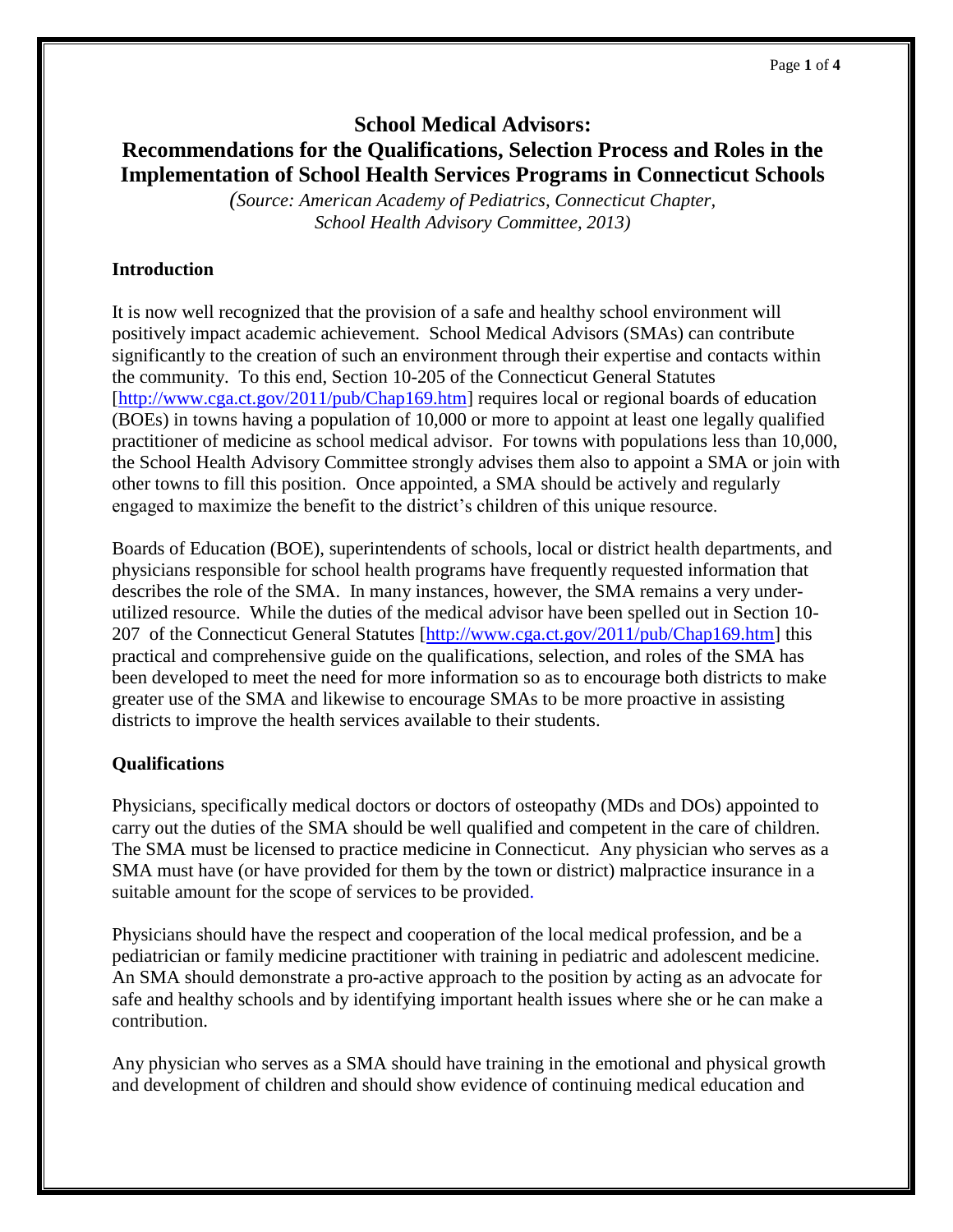experience in school health, as well as pediatrics or adolescent medicine, within the preceding five years.

## **Selection Process**

When selecting a SMA, it is strongly recommended those who are most knowledgeable about the district's health services program as well as those whom this individual will be working with most closely will be included in the process of selecting the SMA. For example, the Director of Nursing will in most every instance meet both of these criteria and would be a logical choice for inclusion in this decision. Similarly the chair of the District Wellness Committee or health council would most likely be another appropriate choice. Other possible candidates would depend upon the organization of the particular district's health services program (such as, a representative from the local health district).

# **Roles**

The amended statutory language defining the role of the SMA became effective July 1, 2012. While there may be a great deal of variability from one district to the next as to the specific duties assigned the SMA (e.g., some districts may wish them to perform sports physicals whereas others may be too large for this to be feasible), the following encompasses (but is not all inclusive of) those core functions that every SMA should be expected to perform in every district. Districts are encouraged to adapt this for use as a job description/scope of services when contracting with their SMAs.

#### *Administration and Planning*

The SMA contributes to the management of the school health program by collaborating with the school nursing supervisor/director, the school administration and the BOE to:

- Plan, review, evaluate and revise the school health program;
- Consult with the school nursing supervisor/director on an ongoing basis during the school year and with school administrators at least annually; and
- Participate in school health activities, such as the school wellness committee or health council and other appropriate committees.

#### *School Health Services*

The SMA responsibilities for providing school health services include:

- Assisting the district in obtaining health assessments as required by state statute and local or regional board policy;
- Advising the immunization program as required by state statute and local or regional BOE policy;
- Consulting with the school nurse supervisor/director in the development of nursing protocols for the assessment and management of students' health care problems;
- Providing consultation and, when appropriate, medical direction to the school nurse supervisor/director regarding in-school management of student medical problems;
- Providing standing orders for medications and medical treatments;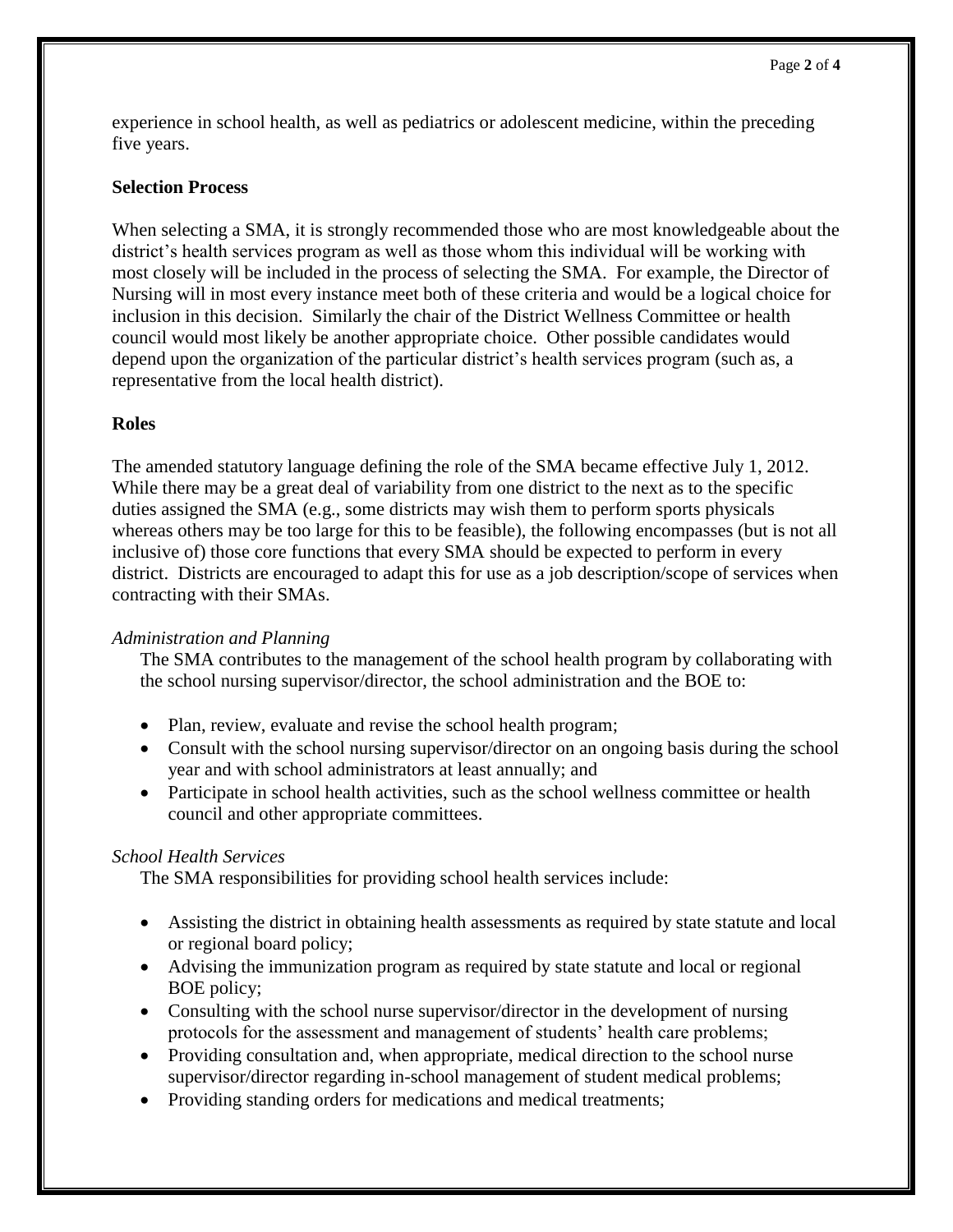- Participating in establishing screening and referral procedures;
- Reviewing individual student health records as required;
- Consulting with planning and placement teams as needed when medical problems interface with education;
- Advising the district on health and safety issues related to its athletic programs, including concussion management; and
- Providing consultation to advanced practice nurses and, where appropriate, clinical supervision for medical diagnosis and treatment.

### *School Environment*

The SMA provides consultation on the school environment by:

- Making recommendations for appropriate health facilities and equipment;
- Consulting on environmental health problems within the school system in collaboration with local public health personnel and school nursing personnel;
- Acting as a liaison with state officials; and
- Playing an active role in the development and review of environmental policies such as those for Indoor Air Quality, Green Cleaning, and Integrated Pest Management.

### *Other Duties*

The SMA provides further consultation by:

- Participating in continuing education and in-service programs for school health nurses and other personnel;
- Participating in the development and updating of school health policies and protocols such as those for Medication Administration, Food Allergies, Indoor Air Quality and the District Wellness Plan;
- Responding to other requests for consultation by the local or regional boards of education, as needed;
- Acting as a resource in the planning and/or implementation of the health education curriculum;
- Interpreting the school health program and policies to parents, the community, the media and other physicians;
- Consulting with school personnel on issues such as health exemptions, outplacements, requests for home tutoring, etc.;
- Consulting with the district's Food Service on nutritional and other issues;
- Acting as liaison to the local or regional health department; and
- Acting as liaison to the American Academy of Pediatrics and/or American Academy of Family Practice, their Connecticut Chapters, and the Connecticut AAP School Health Committee.